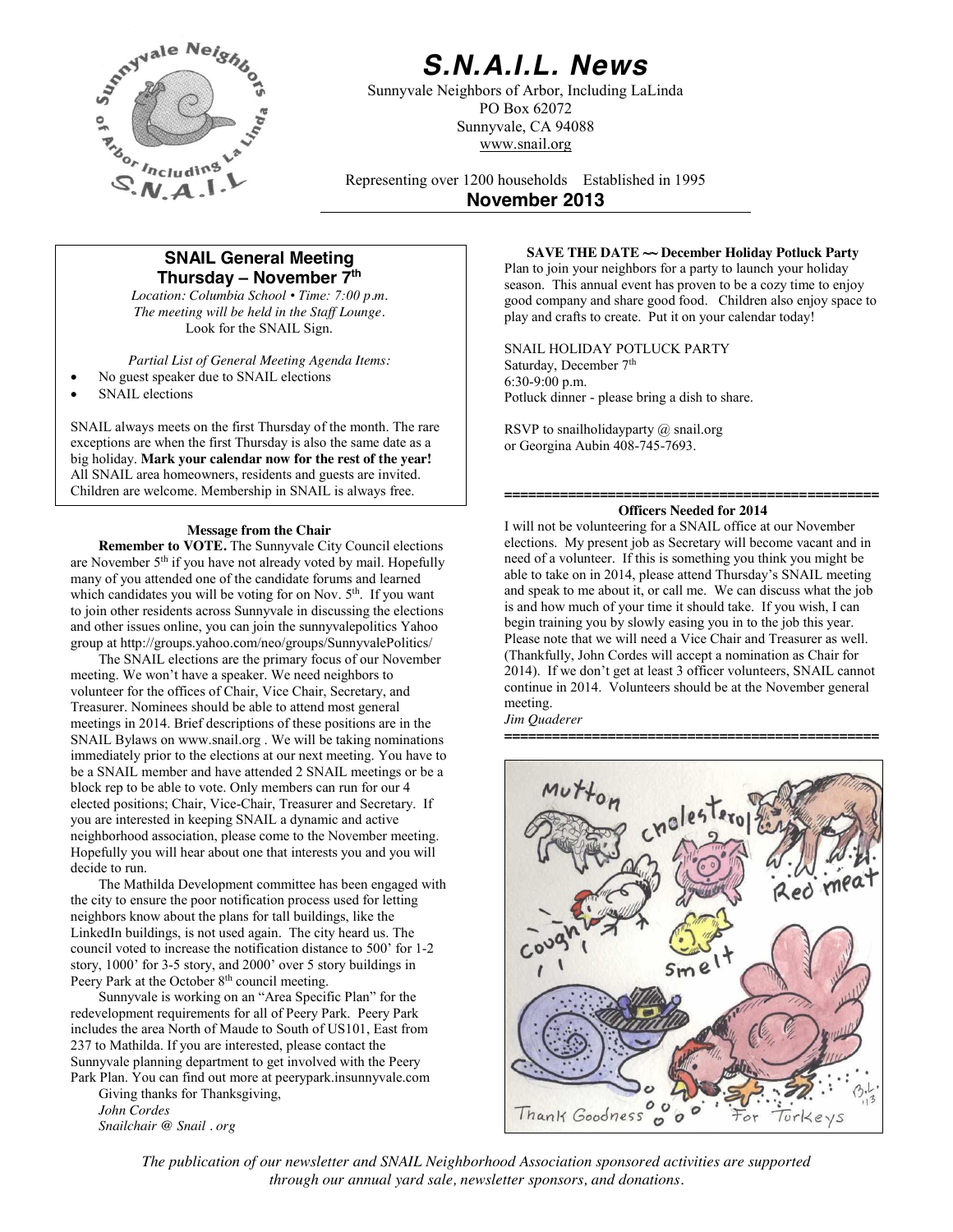#### **Peery Park Development Update**

On October 2nd, Sunnyvale Residents for Preserving and Enhancing Quality Neighborhoods met with LinkedIn and all major parties involved with the project. It was a good meeting and LinkedIn desires to be a good neighbor. We are waiting to hear back what is feasible to mitigate the impact of the buildings. The lines of communication are open. If you have any concerns, especially if you live near the LinkedIn buildings, please forward them to me. The biggest change right now is that our neighborhood is dark at night. The construction lights are set to turn off on all upper floors after 6 p.m.

On October 8th, SNAIL residents attended a city council meeting on Peery Park ordinance. City Council will be reviewing all major project proposals for roughly the next year. There is now a graduated scale for notifying residents. Notification for buildings the size of LinkedIn is now 2,000 feet, instead of 300 feet. Residents outside of SNAIL also spoke in our favor. It was encouraging to see so many new faces speaking on Peery Park at the city council meeting.

On October 16<sup>th</sup>, SNAIL residents and other neighborhoods attended a Peery Park Specific Plan Community Workshop. Everything is still in the very early concept stages, but the initial proposal is to zone the parcels along Mathilda, Maude, and Mary for primarily R&D and office (probably taller) buildings and the inner streets such as Palomar and Vaqueros to be primarily service and manufacturing related (probably less tall) buildings. A lot of information was exchanged at the workshop and there will be more workshops. This is a good place to voice your vision for Peery Park.

*Dwight Davis, Pine Ave. DwightADavis @ earthlink . net*

**SNAIL Candidate Forum**



L to R: Jim Griffith, Steve Hoffman, Gustavo Magana, Andy Frazer, Gustav Larsson, Tap Merrick, Glenn Hendricks.



Voters filled up the Fair Oaks building for the SNAIL Candidate Forum, September 25, 2013.

#### **Bishop Elementary School News**

We are off to a great start this year at Bishop School. We are pleased about two new opportunities for our families. The first is the Project Cornerstone ABC Program designed to engage the entire community in building the Developmental Assets of our children. The second is our partnership with the Family Engagement Institute. Through this program, families participate in free classes to learn how to better support the success of their children. For more information on both programs, check out our school website a[t www.sesd.org/bishop.](http://www.sesd.org/bishop)

Have you seen more students walking or riding their bikes to school?

Safe Routes to School presents another great year of Walking Wednesdays! The kickoff event was held on October 9<sup>th</sup>! Each student received a pencil to remind them to walk/scoot/bike/skate to school. On 10/30 and 12/18, Safe Routes to School volunteers will be handing prizes out in the courtyard by the office and at the back of the field by the track. On 1/29, 2/26, 3/26 and 4/30, raffle tickets will be handed out for a chance to win a scooter. Come join us! Walking Wednesdays provide great exercise and help our Earth, too! If you'd like to help with Walking Wednesday's or some other Safe Routes to School fun events, please contact Ms. Garcia at jeanette.garcia  $\omega$  sesd . org. Our annual Health  $\alpha$ Fitness walkathon was a fun, successful, healthy day for students. Thank you to all our parent volunteers who came out early in the morning and stayed all day to help make this event a success and THANK YOU TO OUR BISHOP FAMILIES FOR THEIR GENEROUS DIRECT DONATION TO THE PTO. *Jennifer Aufang*

#### **Brief Summary of October Meeting Minutes**

- 1. 15 Neighbors and Vice Mayor Jim Griffith in attendance.
- 2. City Wide Disaster Drill, Oct. 26th, information and sign ups.
- 3. Guest Speaker: Maggie Parkhurst, Rebuilding Together. Rebuilding Together provides free home repairs services for those in need. More info at 650-366-6597 and www.RTPeninsula.org
- 4. Mathilda Development Committee: Discussions about the Peery Park Specific Plan and traffic.
- 5. Discussion: Allowing business owners with properties within the SNAIL boundaries to join SNAIL. There will be further discussion at the November meeting.
- 6. Discussion: Additional newsletter advertisers for holidays? Term limits for existing advertisers? Resume discussion in November.
- 7. Voted to refund \$400 for IRS filing fee.
- 8. Candidates wanted for 2014 SNAIL Officers: SNAIL will shut down if we cannot find three more officers. No volunteers came forward.
- 9. Looking for a new Chair for the Bylaws Committee. No volunteers came forward.
- 10. Announcement: Feeding the Homeless at the Armory again this year.

11. Holiday Potluck Party will be on Saturday, December 7th. For complete meeting minutes, go to the Yahoo SNAILorg newsgroup.

#### **Newsletter Delivery Update**

We need volunteers on the 700 block of Madrone, the 700 block of Borregas, Worley Ave., and the 200 block of East Ferndale to deliver SNAIL newsletters once a month. Each block takes about 15-20 minutes.

Please check your busy schedules and find a few minutes to help your neighborhood with this very important task. Our newsletter is how we keep in touch and share our coming events. Please call 408-739-8490 to volunteer a few minutes of your time.

Thank you,

*Connie Cook-Turner*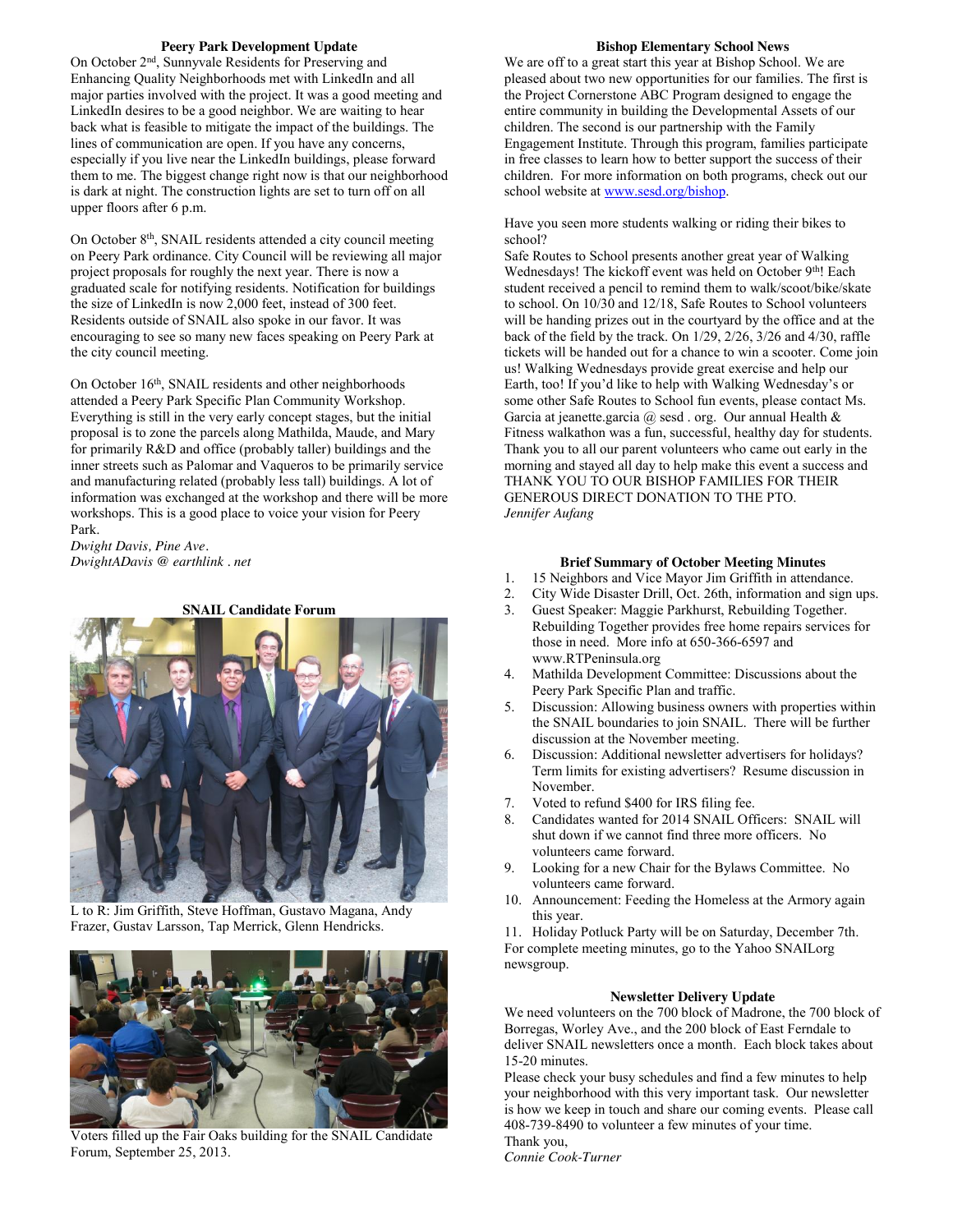## **Columbia Neighborhood Center Events & Activities**

AFFORDABLE CARE ACT – COVERED CALIFORNIA INFORMATION SESSIONS

The Affordable Care Act (ACA) can help you and your family access affordable health insurance through Covered California (CoveredCA.com), the state's marketplace for high quality health care for individuals and families. The ACA makes changes to all health insurance plans starting January 1. 2014. Covered California Information sessions in the CNC conference

room:

- Tuesday, November 19,  $6 7$  p.m.
- Wednesday, November 27, 10 11 a.m.

### CNC FITNESS ROOM

Open to Sunnyvale residents Thursday evenings from 6:30 – 8 p.m. Middle school students can attend accompanied by a parent. High school students can attend with a signed parental permission slip. Cost: \$2 per participant.

DROP-IN GYM FOR MIDDLE & HIGH SCHOOL STUDENTS Soccer, Monday,  $7 - 9$  p.m. and Saturday,  $7 - 10$  p.m. Basketball, Friday, 7 – 10 p.m. Students must have a school ID. Cost: \$0.50 for Sunnyvale residents, \$1 for non-residents.

#### NEW ZUMBA CLASS!

Friday evenings, 6 -7 p.m., \$1 per person. Children 10 years & older can participate. Children are not allowed to be left alone in the lobby or on CNC grounds during class.

NEXT FREE LEGAL CLINIC – November 2nd

Free  $20 - 30$  minute consultations on various legal matters the first Saturday of each month, 10 a.m. to noon. First come, first served.

#### FOR MORE CNC PROGRAM INFORMATION:

CNC, (408) 730-7800 or CNC.inSunnyvale.com. Child Care Resources, (408) 730-7800 or see ChildCareResources.inSunnyvale.com *Carolyn Lutticken*

#### **Project Sentinel Resumes Services**

Project Sentinel will resume providing tenant-landlord services to Sunnyvale residents, in light of new funding provided by the city as part of the 2013-14 city budget.

Residents and other community members may request assistance by calling Project Sentinel at 888-331-3332 or visiting its office at 1490 El Camino Real in Santa Clara.

Information about tenant-landlord and fair housing services is also available at housing.org. There is no charge to residents for these services.

*(from the Sunnyvale Sun, October 4, 2013, Vol. 21 Issue 41)*

## **SNAIL Dinner-Show**

Saturday, November 16<sup>th</sup>, 6:30 p.m., 1095 Channing Avenue, Palo Alto, presented by the Peninsulaires Chorus, Dinner & Show \$25 per person. This night out was a big hit last year, so let's do it again! Call Connie 408-739-8490 for tickets by Nov. 5<sup>th</sup>.

#### **SNAIL 2013 Event Calendar**

| Date           | <b>Event Name</b>            | <b>Organizer</b>      |
|----------------|------------------------------|-----------------------|
| Nov. 16        | <b>SNAIL Dinner-Show</b>     | Connie Cook-Turner    |
| $6:30$ p.m.    |                              | 408-739-8490          |
| Nov. 18        | Dinner Night Out @           | Eric Keener           |
| 7 p.m.         | Thai Basil on Murphy         | RSVP to Bonnie: 408 - |
|                | Avenue                       | 747-1949 by Sun. 17th |
| Dec. 7         | <b>Pot Luck Supper Party</b> | Georgina Aubin        |
| $6:30$ p.m.    | Please bring a dish to       | 408-745-7693          |
|                | share!                       |                       |
| $Dec \sim Jan$ | <b>SNAIL Tree Decorating</b> |                       |

#### **Dinner Night Out**

Last month there were seven of us; however, we didn't make connections at DishDash as planned. The organizers made the reservation under their last name, but another group of SNAILs didn't know that! They couldn't find the reservation and it was a 45 minute wait for a table, so they went to Tao Tao where there was no wait. As it turned out we all had a good night out but not together! In the future, let's put in a reservation under SNAIL in case people drop in to join us!

*Bonnie Lloyd, Social Secretary 408-747-1949.*

#### **Neighbors Helping Neighbors**

Who are we? Just neighbors with time, talent, or skills we are willing to share with other SNAIL neighbors who are in need of them. If you qualify for any of the above, please call 408-739- 8490 to get on the Helpers List. If you are in need of help please call and see if we can be of assistance to you. Another nice way to get to know your neighbors.

Thank you, Tim Levine, for being a helpful neighbor. Thank you, Malcolm Lloyd, for being a helpful neighbor. *Connie Cook-Turner*

#### **Armory Dates**

Upcoming dates for SNAIL volunteers to work at the Armory are:

- Tuesday, Dec.  $3^{\text{rd}}$  &  $10^{\text{th}}$
- Monday, Dec. 16<sup>th</sup>
- Tuesday, Dec.  $24<sup>th</sup>$  &  $31<sup>st</sup>$

To volunteer, please contact Malcolm Lloyd 408-747-1949

#### **Neighborhood November Street Sweeping Schedule**

Our streets are generally swept every two weeks on the day following your trash pickup. This month, the street sweeping schedule is:

|  | Tues., Nov. $12^{th}$ and $26^{th}$<br>East SNAIL Neighborhood             |
|--|----------------------------------------------------------------------------|
|  | West SNAIL Neighborhood   Wed., Nov. 13 <sup>th</sup> and 27 <sup>th</sup> |

If possible, please move your car off the street on street sweeping days.

#### **Next Newsletter Deadline**

The deadline for submitting articles and photos for the SNAIL December monthly newsletter is Saturday, November 16<sup>th</sup>. Simply email to SNAILeditor @ snail . org

|                                            | SNAIL BOARD and CITY of SUNNYVALE SUPPORT STAFF |                                    |              |  |  |
|--------------------------------------------|-------------------------------------------------|------------------------------------|--------------|--|--|
| <b>Chair</b>                               | John Cordes                                     | 550 E. Arbor Ave.                  | 650-288-9645 |  |  |
| Email                                      | SNAIL chair $(a)$ snail org                     |                                    |              |  |  |
| <b>Vice Chair</b>                          | Jessica McDole                                  | 598 E. Duane Ave.                  | 404-236-9517 |  |  |
| <b>Secretary</b>                           | Jim Quaderer                                    | 302 Beechnut Ave.                  | 408-737-9479 |  |  |
| <b>Treasurer</b>                           | Kirstin Sims                                    | 663 Madrone Ave.                   | 650-759-9170 |  |  |
| <b>Newsletter Editor</b>                   | Mark David                                      | 621 San Diego Ave                  | 408-734-4325 |  |  |
| <b>Newsletter Distribution Coordinator</b> | Connie Cook-Turner                              | 810 Carolina Ave.                  | 408-739-8490 |  |  |
| <b>Social Secretary</b>                    | Bonnie Lloyd                                    | 802 Borregas Ave.                  | 408-747-1949 |  |  |
| <b>Neighborhood Preservation</b>           | <b>Steve Frias</b>                              | SFrias $\omega$ sunnyvale. ca. gov | 408-730-7613 |  |  |
| <b>Neighborhood Resource Officer</b>       | <b>Todd Fekete</b>                              | TFekete @ sunnyvale. ca. gov       | 408-730-7153 |  |  |